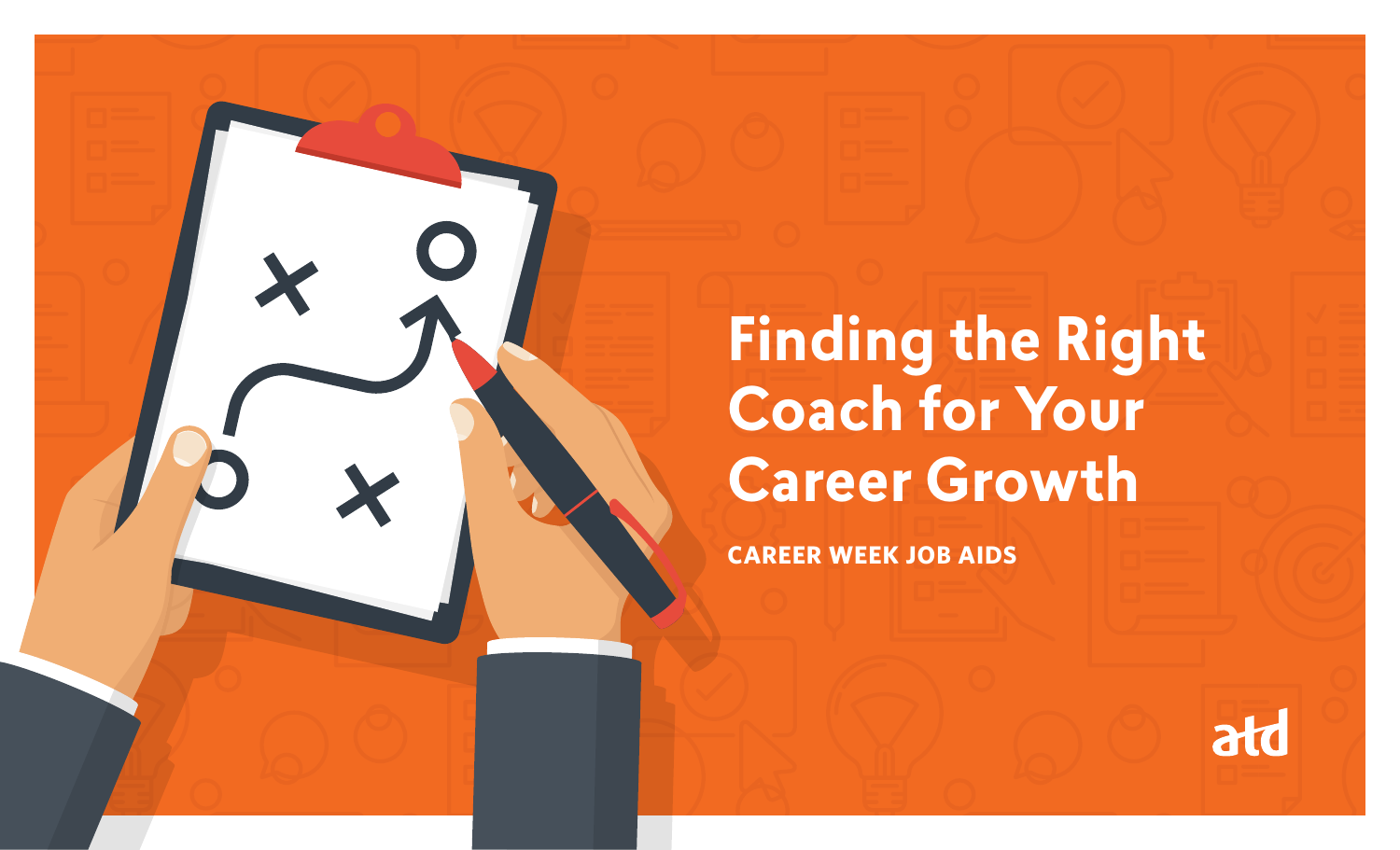**Rate Your** 

**Experience**

**Coach** 

## **Finding the Right Coach for Your Career Growth JOB AID**

## **RATE YOUR COACH FROM 1–5**

**Coaching Credentials And Education** 

Coach's Leadership Experience

Coach's Values And Culture

Coach's Reviews On LinkedIn, Yelp, Etc.

Reference Checks

Coach Was Reachable

**Coach Answered My Questions** 

Coach Asked Me Good Questions

Coach Has Social Media

Coach Was Recommended By Friend Or Colleague

I Felt Comfortable

ałd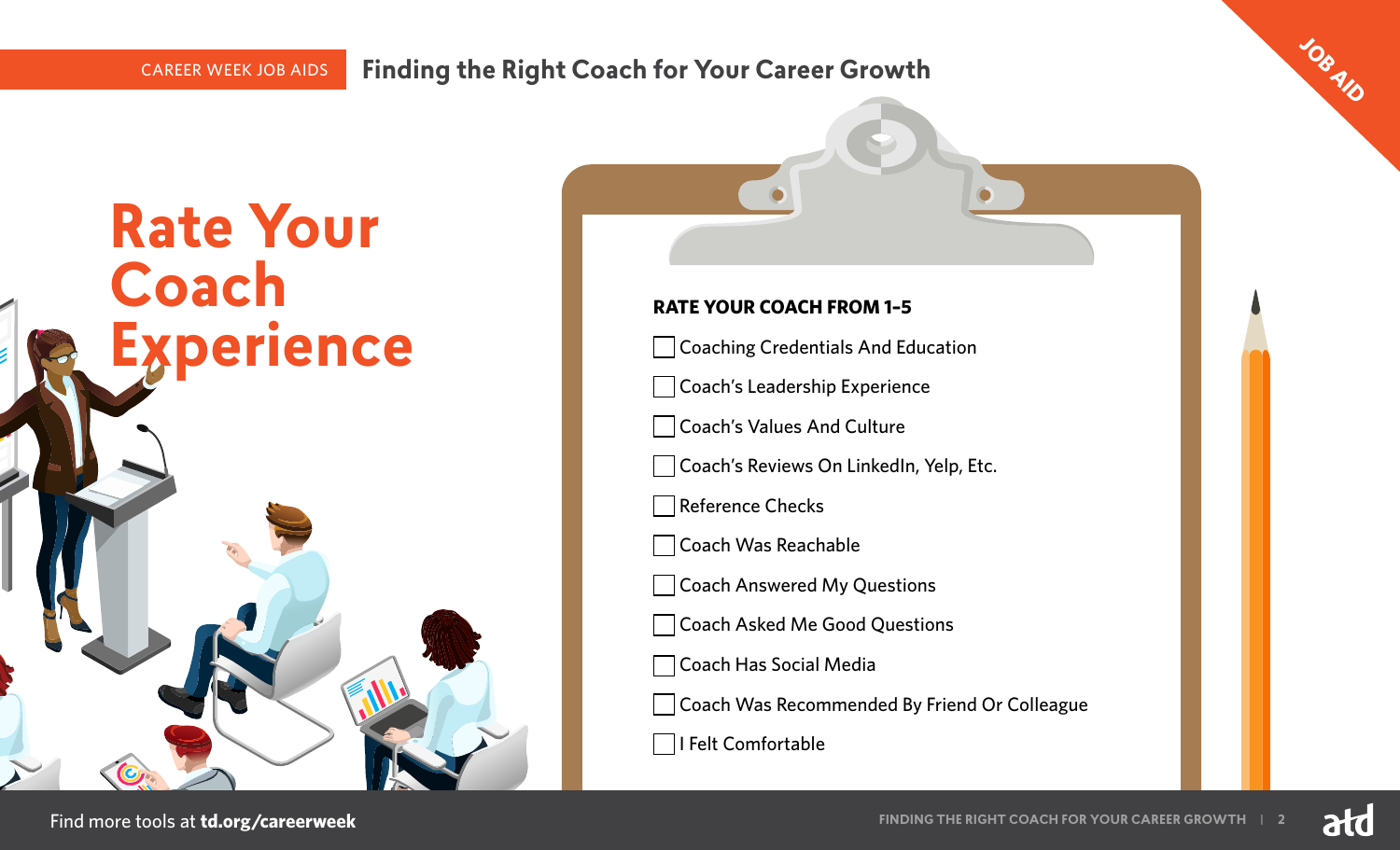**Questions to Ask Your Coach**

What types of clients do you typically work with? What type of training and certification do you have? Do you have credentials in psychology? Do you have relevant business expertise? How will you help me achieve my goals? How do you measure progress and success? What makes for a successful coaching relationship? How are you the same or different than other executive coaches? May I speak with some of your past clients?

ałd